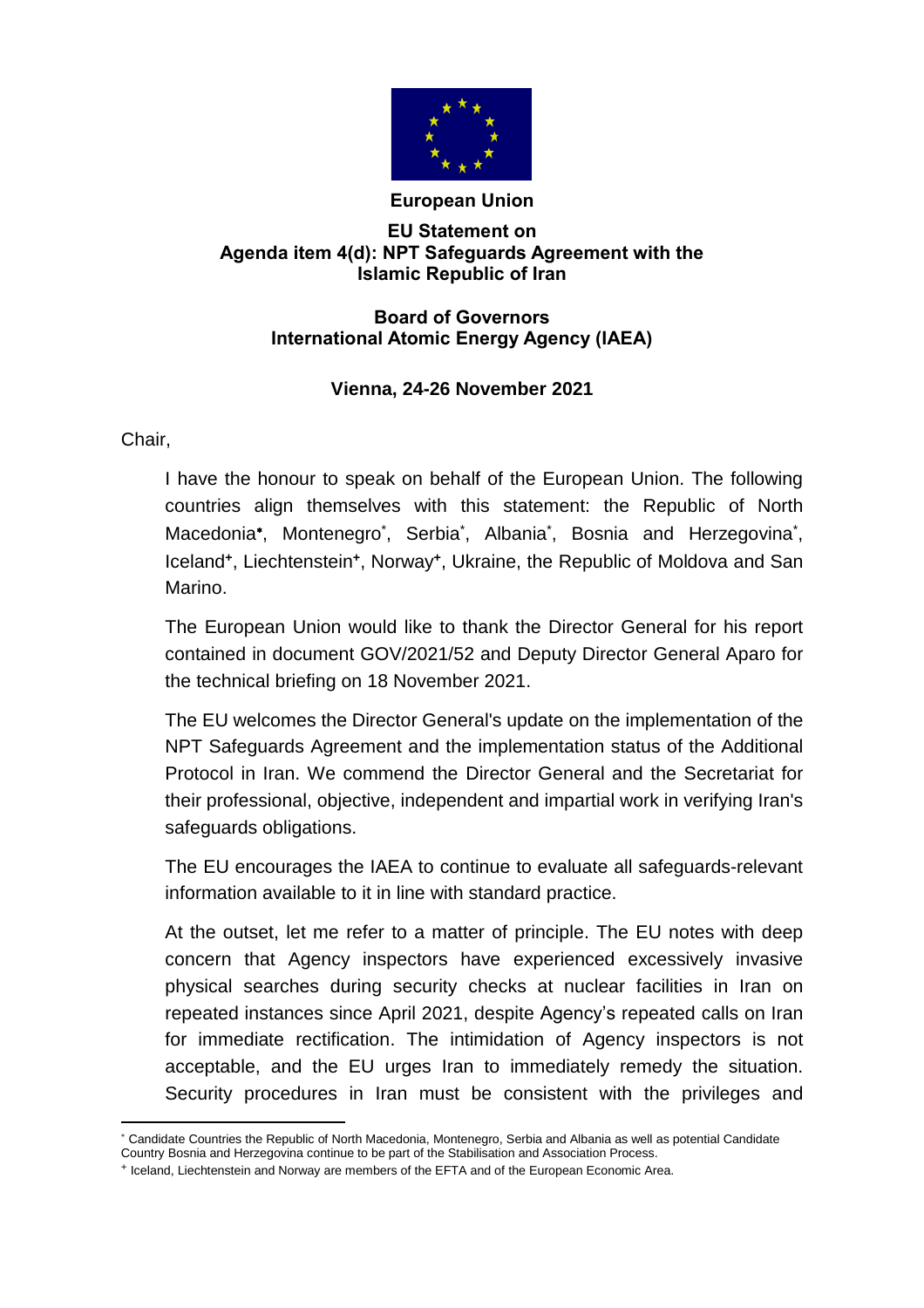immunities of the Agency and its inspectors under the Agreement on the Privileges and Immunities of the IAEA, to which Iran is a party, as well as with internationally accepted security practices at nuclear facilities. The EU requests the Director-General to keep the Board informed on the matter.

The EU deeply regrets the lack of substantive progress since the last meeting of the Board of Governors to clarify the outstanding issues related to four locations in Iran not declared to the Agency, including the absence of any interaction on locations one and three. More than two years have already elapsed without the expected clarity, despite repeated and strong calls by the Board of Governors, including a resolution in June 2020, on Iran to clarify all outstanding issues immediately and in full.

We reiterate our concern about the presence of multiple uranium particles of anthropogenic origin at three undeclared locations, a clear indication that nuclear material and/or equipment contaminated by nuclear material has been present, which may still exist undeclared in Iran today.

We note that the Agency recently conducted verification activities at a declared facility where uranium metal had been produced previously, the results of which are still being analyzed. This could be a step towards clarification of outstanding issues related to the second location, but we recall that the current location of the natural uranium metal disc is still to be clarified. Regarding the fourth location, we take note of the recent interactions between the Agency and Iran, and of the information provided by another Member State. We however note with regret that Iran has yet to provide an explanation for the presence of anthropogenic particles and to answer the questions put forward by the Agency as early as August 2019.

The EU welcomes the efforts by the Director General and the Secretariat to clarify the outstanding safeguards issues. The EU urges Iran to take action now and co-operate in full with the IAEA without any further delay nor any conditionality, providing all information, documentation, access and answers requested by the Secretariat. The lack of substantive engagement by Iran has prevented progress in clarifying the Agency's questions, which seriously affects the ability of the Agency to provide assurance of the exclusively peaceful nature of Iran's nuclear programme.

As stated in the report, implementation of the modified Code 3.1 is a legal obligation under the Subsidiary Arrangements to Iran's Safeguards Agreement which cannot be suspended nor can it be modified unilaterally. Furthermore, the EU considers Comprehensive Safeguards Agreements together with the Additional Protocol the current verification standard. It is in this context that the EU is deeply concerned that, on 15 February 2021, Iran informed the